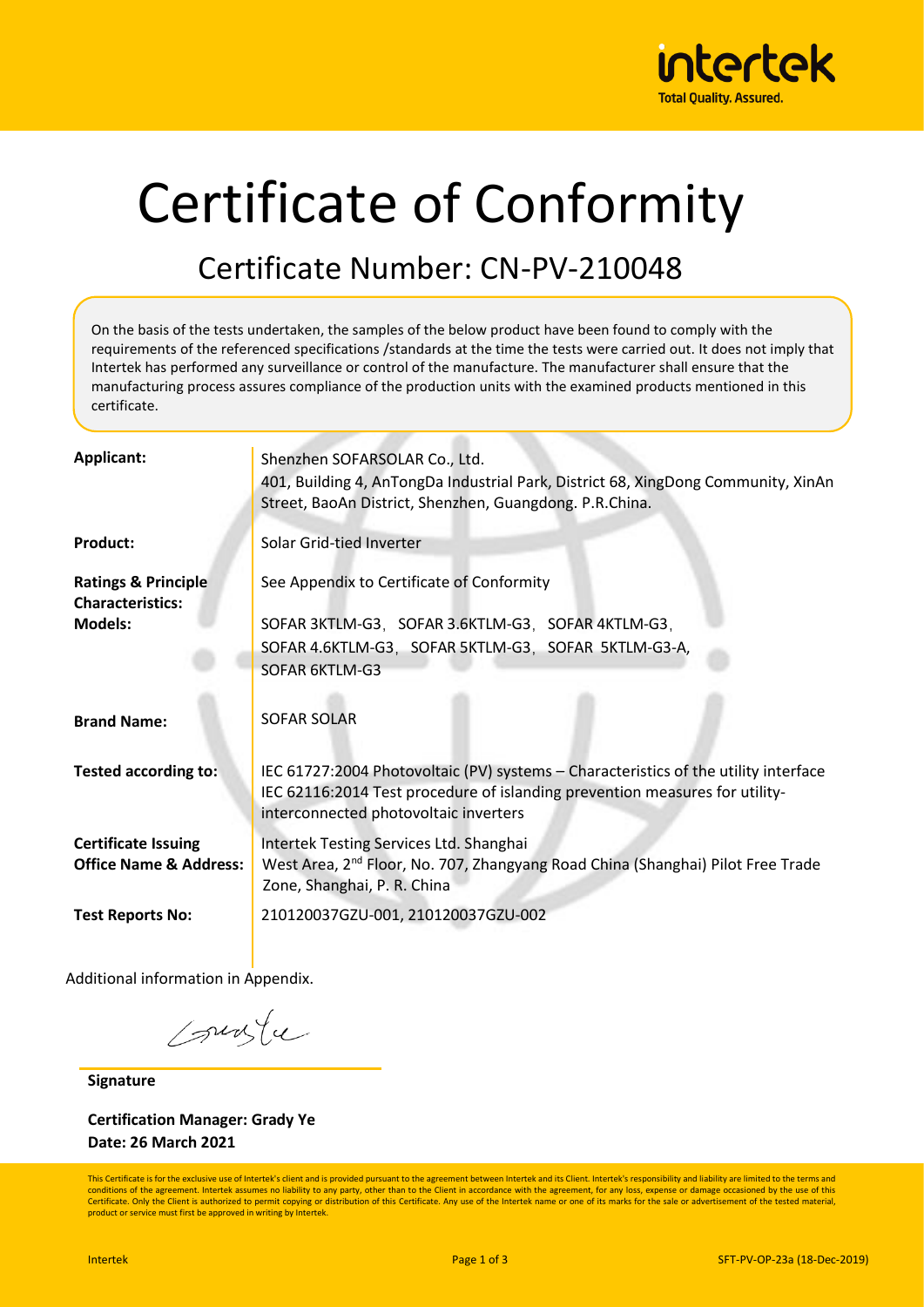

## **APPENDIX: Certificate of Conformity**

| This is an Appendix to Certificate of Conformity Number: CN-PV-210048 |                                              |                                 |                            |                          |                            |  |  |
|-----------------------------------------------------------------------|----------------------------------------------|---------------------------------|----------------------------|--------------------------|----------------------------|--|--|
| Ratings &<br>Principle<br>Characteristics:                            | <b>MODEL</b>                                 | <b>SOFAR</b><br>3KTLM-G3        | <b>SOFAR</b><br>3.6KTLM-G3 | <b>SOFAR</b><br>4KTLM-G3 | <b>SOFAR</b><br>4.6KTLM-G3 |  |  |
|                                                                       | Input (DC)                                   |                                 |                            |                          |                            |  |  |
|                                                                       | Max. input voltage                           | 600V                            |                            |                          |                            |  |  |
|                                                                       | Start-up voltage                             | 90V                             |                            |                          |                            |  |  |
|                                                                       | Rated input voltage                          | 380V                            |                            |                          |                            |  |  |
|                                                                       | MPPT operating voltage<br>range              | 80V~550V                        |                            |                          |                            |  |  |
|                                                                       | Full power MPPT voltage<br>range             | 200V~500V                       |                            |                          |                            |  |  |
|                                                                       | Max. input MPPT current                      | 15A/15A                         |                            |                          |                            |  |  |
|                                                                       | Max. input short circuit<br>current per MPPT | 22.5A/22.5A                     |                            |                          |                            |  |  |
|                                                                       | Output (AC)                                  |                                 |                            |                          |                            |  |  |
|                                                                       | Rated power                                  | 3000W                           | 3680W                      | 4000W                    | 4600W                      |  |  |
|                                                                       | Max. AC power                                | 3300VA                          | 3680VA                     | 4400VA                   | 4600VA                     |  |  |
|                                                                       | Rated output current                         | 13.6A                           | 16A                        | 18.2A                    | 21A                        |  |  |
|                                                                       | Max output current                           | <b>15A</b>                      | 16A                        | 20A                      | 23A                        |  |  |
|                                                                       | Nominal grid voltage                         | 230Vac                          |                            |                          |                            |  |  |
|                                                                       | Nominal frequency                            | 50Hz/60Hz                       |                            |                          |                            |  |  |
|                                                                       | Power factor                                 | 1default(+/-0.8 adjustable)     |                            |                          |                            |  |  |
|                                                                       | Ambient temperature range                    | $-30^\circ + 60^\circ \text{C}$ |                            |                          |                            |  |  |
|                                                                       | Degree of protection                         | <b>IP65</b>                     |                            |                          |                            |  |  |
|                                                                       | Cooling                                      | Natural                         |                            |                          |                            |  |  |
|                                                                       | Software version                             | V000001                         |                            |                          |                            |  |  |
|                                                                       |                                              |                                 |                            |                          |                            |  |  |

This Certificate is for the exclusive use of Intertek's client and is provided pursuant to the agreement between Intertek and its Client. Intertek's responsibility and liability are limited to the terms and conditions of t